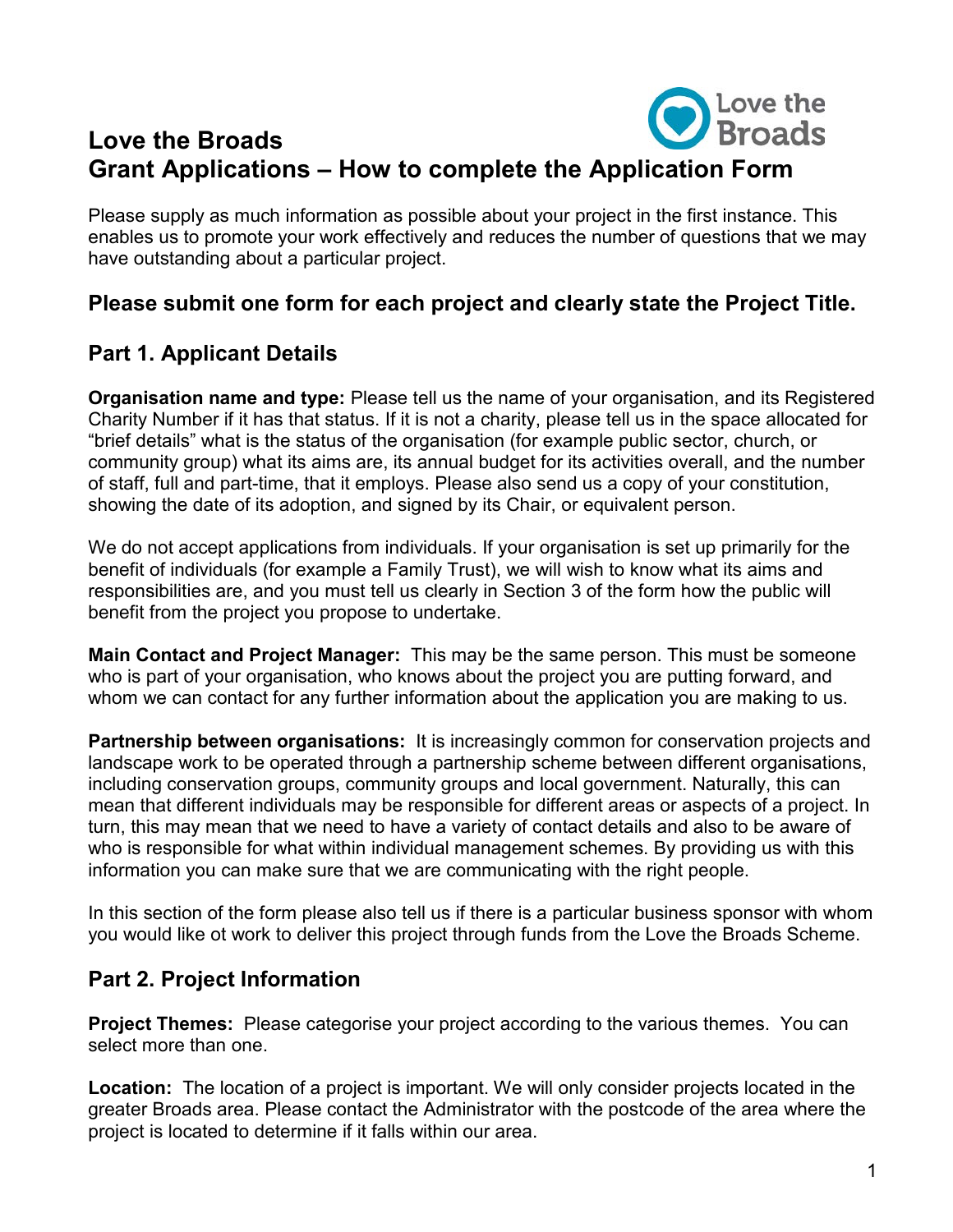**Site:** In general, we aim to help fundraise for projects that are fully accessible to the public. The potential for visiting a site helps businesses to encourage their customers to make a donation. However, not all conservation projects will enjoy this degree of accessibility and we recognise the need for protection of some areas. In marketing such projects we emphasize what makes it unique and special. Information about official designations such as SSSIs helps us to inspire fundraisers to make a financial commitment to a project.

**Planning consent:** Please let us know whether the necessary consents are in place for the project to go ahead. We cannot start to fundraise for projects until any planning consents are agreed.

#### **Work plan**

- A. When will the work start? How long will it take? This information is often asked for by sponsors as they wish to visit sites and see progress.
- B. It is important for us to know who is undertaking the work, especially if the work is done in partnership with several organisations.
- C. It is important that we know approximately 6 months in advance that a project will be coming to an end, so that we can allocate the fundraising correctly and find an alternative project for the business sponsors to fundraise for.
- D. The expiry date lets us know when a project should be taken out of our active projects file.

### **Part 3. Project Description**

This is your opportunity to provide a detailed description of the project, which is essential in helping the Project Grants Panel reach a decision.

**Please give a short description of the project:** Give an outline of what the project will entail. If you are proposing to do work to land or buildings ("works") within the Broads area, we will need to know who owns the property on which you will work, and that you have the owner's permission and support for this project. If your project is not about work to land or buildings, but concerned with delivering services ("services") to Broads users and visitors, please tell us how this will benefit the Broads as a whole. In this case, please let us know where the project will be based, and who you will be working with in order to deliver it. In practice, many projects will be a mixture of works and activities. Please tell us as accurately as you can exactly what you propose to do, and how this will work to the benefit of the Broads.

**What is the purpose of the project?** Explain why the project is needed, what makes the project special. We would find it helpful if you could show us that what you wish to do fits within either your organisation's plans for the future, or contributes to other plans and strategies for the area. Please tell us, if you are seeking to fulfill a particular need, how you have identified what this is.

**Who does the project involve and who will benefit from it?** Does your project involve volunteers, local schools, or the local community, or does it benefit the general public? The funding which comes from the Love the Broads scheme has been donated by people who visit the Broads and wish there to be visible benefits both to the area and to people who enjoy it.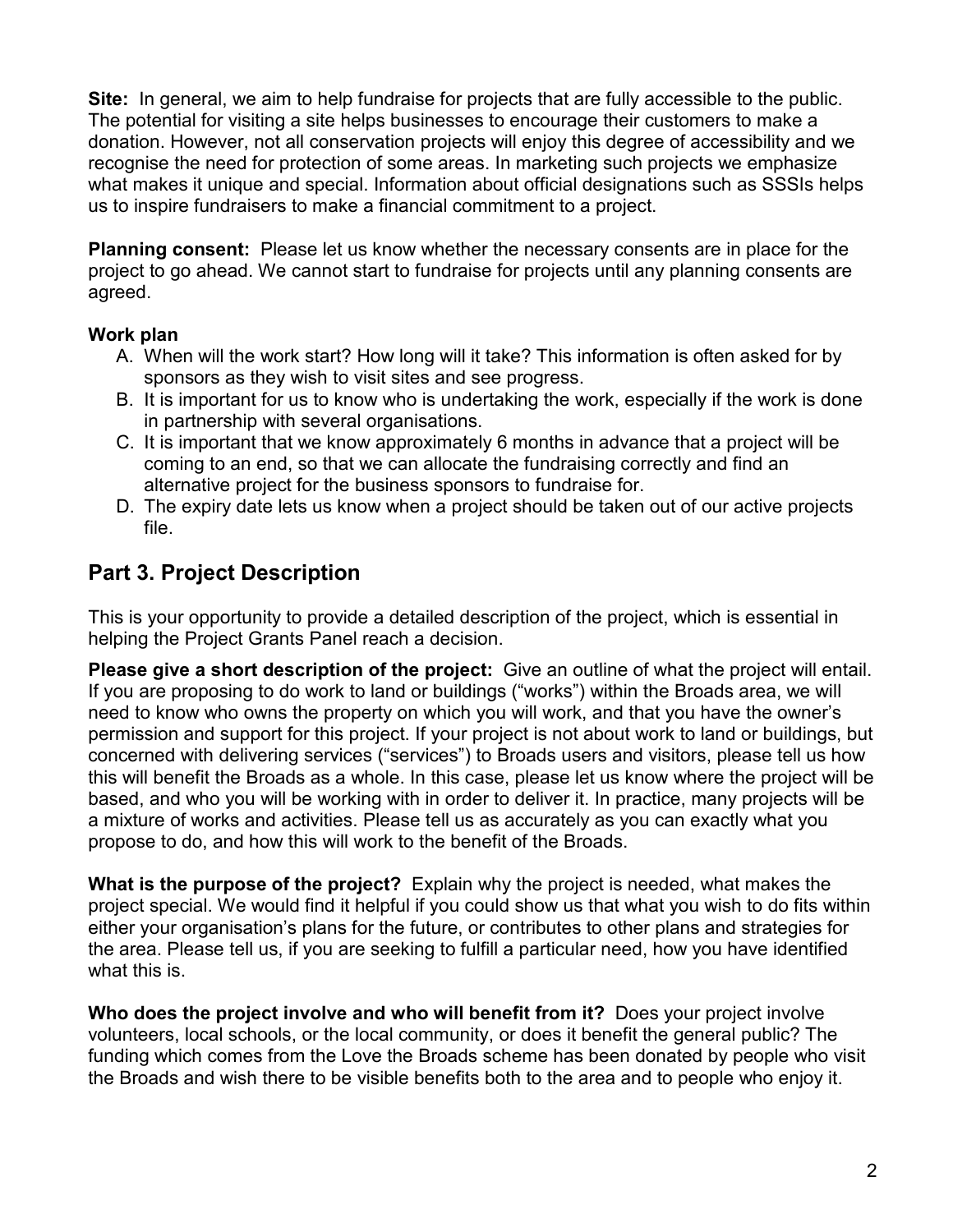People who live or work within the Broads as well as people who visit the area can benefit from works or service projects in a variety of ways. Some of the sorts of potential benefits to different groups of people are outlined among the aims listed in the section "What kinds of projects do we support?" above, but this is only a guide.

The Trust is keen to see projects supported by Love the Broads funds helping to introduce people to the Broads who may not have been able to experience them before; it may also be that your project is aimed at a particular section of the local or wider population, for example children, minority groups, or disabled people. Please tell us anything you can about who your project is aimed at, and, if it is targeted on specific groups, how you will make sure they are involved in the project. If you are working with other organisations to help to reach specific groups, let us know about this co-operation

**List any specific outcomes for this project:** What will the project achieve? Will an endangered species be protected, or will any particular facilities be created or enhanced? You should identify as clearly as you can what results you expect to achieve from this project, and over what timescale. We will also wish to know whether your works or activities have been planned with the benefit of proper professional oversight and guidance. Please tell us who you have received advice from in preparing your ideas, and who you will be working with – individuals or other organisations - to deliver the project. We are keen to see that best practice is shared, so tell us about any proposals you have for doing this.

#### **Please explain how this project has a positive impact on the environment, for example in terms of biodiversity, landscape character, water or air quality, climate change, local produce, waste etc**

The Broads Trust encourages the businesses it works with to act in ways that are sustainable, and considers it equally important that projects also demonstrate sustainability. Please think about and describe how your project relates to any of the following: biodiversity, landscape character, water, land or air quality, climate change, local produce, sustainable design or materials, use of traditional materials, waste reduction, reuse or recycling, energy saving, reducing fossil fuels, sustainable transport, local skills.

### **Part 4. Project cost**

**Please give the total project cost and where possible a cost breakdown.** Please make sure that you itemise all of your costs and where applicable provide us with contractors' quotations if you have them

**Amount of money you are seeking from the Love the Broads scheme:** This may be

different from the total project cost.

**Total Project Cost Breakdown:** Please provide a breakdown of the total costs of the project under various headings. ie materials, labour, fees etc.

**In-kind Contributions:** Please indicate the amount of in-kind resources your organisation and others involved in the project will contribute. Give the number of person-hours of time that will be volunteered throughout the project.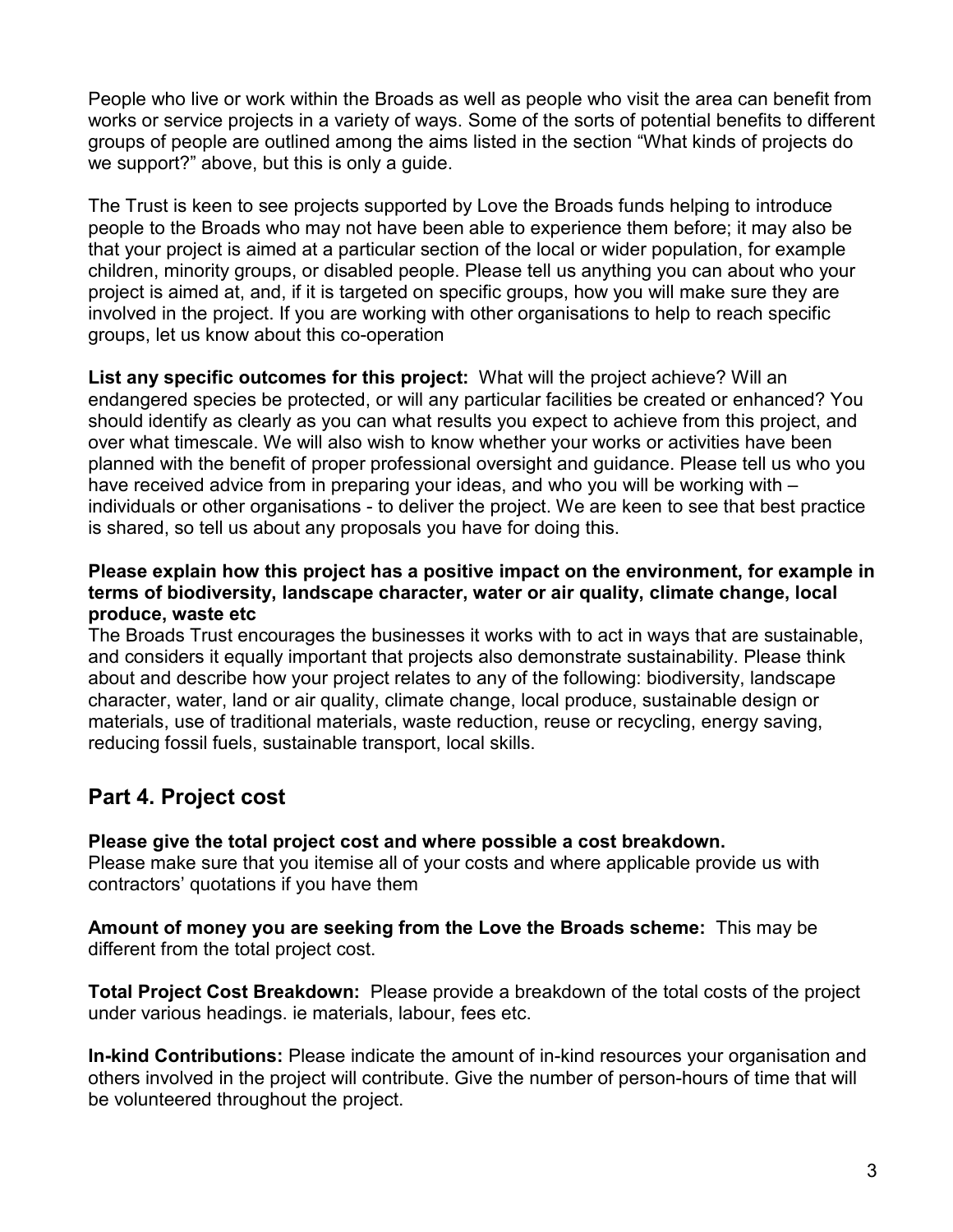**Other Funders:** Please indicate whether you have applied for funding from other organisations for this project and the outcome of any applications. We will speak to other funders about your application to find out about the dates on which they are expected to make their decisions.

#### **Please let us know if and when you have received alternative funding for the projects you have submitted to us, especially if this means a project has reached its target funding.**

**Financial Future:** Will your project be continuing after the required funding from the Broads Trust has been received? How will any practical works be maintained? Please give details.

**Sponsored projects**: Please let us know if you have identified a business or organisation to exclusively sponsor your project and provide their name and contact details.

#### **Part 5. Photographs**

Please send us a minimum of two digital images of your project. Please make us aware of any copyright and other restrictions on photographs. Please aim to supply digital photographs in jpeg format, high resolution, either saved on a CD or sent via email to the Broads Trust (info@lovethebroads.co.uk).

#### **Part 6. Further information**

Please send us any further supporting information you have about your organisation or your project. This may be any of the following:

- a business plan for your project agreed by your organisation.
- the financial accounts of your organisation which have been prepared for the last 3 financial years for which they are available. If your organisation is new, and does not have such accounts, please tell us how it is currently funded, and how it expects to continue to operate after the end of the project you are asking us to fund has been completed, so that the benefits of your project can continue to be delivered.
- a copy of the minutes of your organisation's meeting (or other appropriate authorisation) at which it has been agreed to go ahead with the project.
- copies of professional advice about your project or its costs from a Quantity Surveyor or other relevant professional source.
- copies of any tender proposals for the proposed work from relevant firms or suppliers. Please note that we do not expect to fund a project where the proposed work has not been competitively tendered or subject to other forms of open application and competition. If you are proposing to carry out this work or activity without tendering for it openly, please tell us, and explain the special reasons you have for obtaining the service by this route.

### **Part 7. Please sign**

Please note that your submission is incomplete without your signature. When you have completed the form, please send it back by post to the address given on the LovetheBroads.org.uk website for the round of applications for which you are applying.